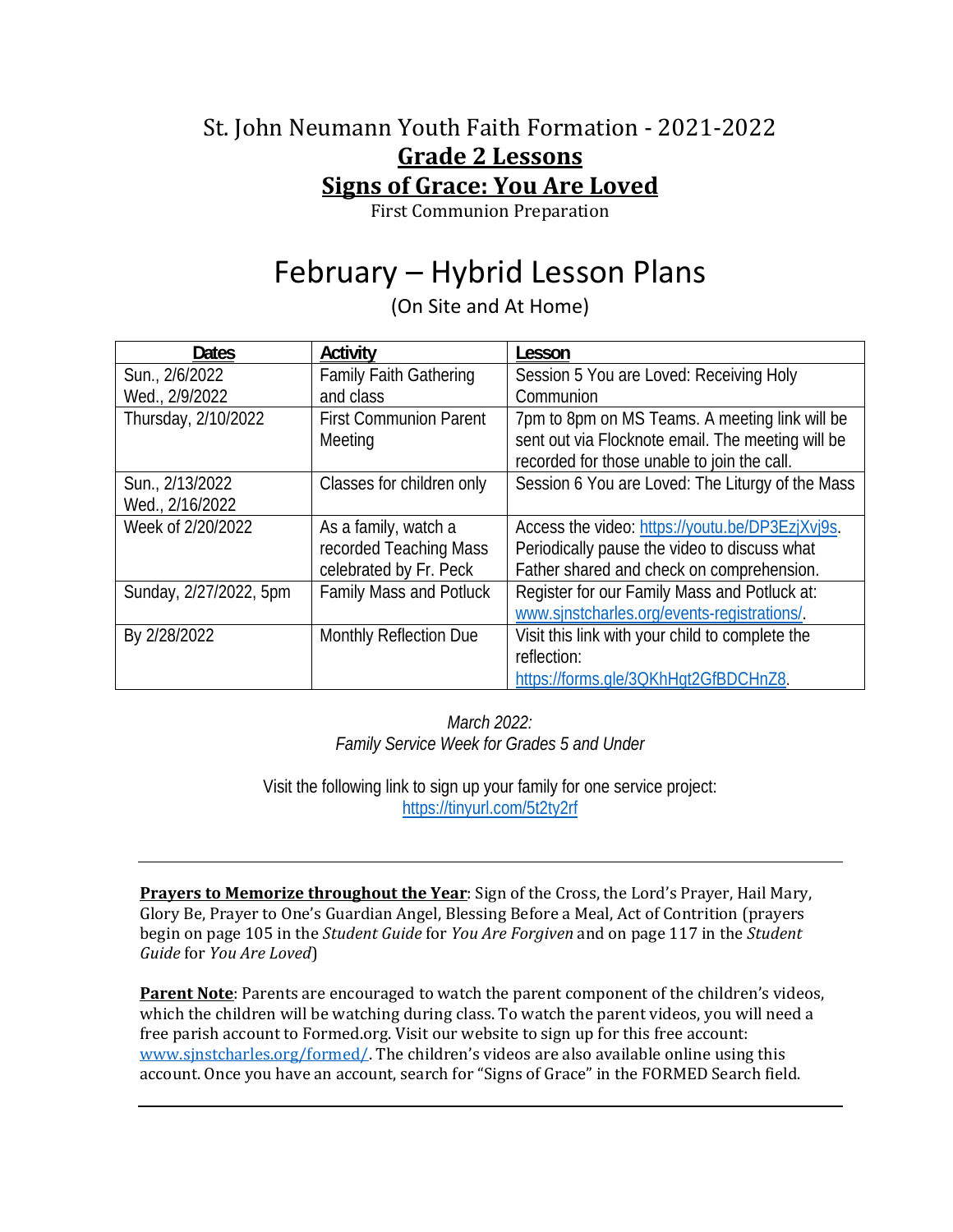## Session 5 Details

#### **Session 5 Loved Key Ideas**:

- 1. Jesus is truly present in the Eucharist—Body, Blood, Soul, and Divinity—in every drop of the Precious Blood and in every piece of the Body.
- 2. Receiving the Eucharist at Mass is so important that we should do some special things to prepare our bodies and our souls.
- 3. We prepare our bodies to hunger for Jesus by fasting from food and drink for one hour before receiving Holy Communion. We prepare our souls by going to Confession if we have committed a mortal sin so we can receive Jesus in the state of grace.
- 4. We can receive the Body of Christ on the tongue or in the hand, where we have made our hands like a throne for Jesus. We must always show proper reverence when receiving Christ.
- 5. We receive special graces when we receive the Eucharist: we have a very special union with Christ and with his Church, our baptismal graces are increased and renewed, our venial sins are forgiven, and we grow in love of God and of others.



**Catechists and Children, complete in class**: Goal is to communicate the key ideas of Session 5.

- **Before class**, set up the classroom as you desire. All Session 5 pages and stickers should be taken out of the *Student Activity Book*, stapled, and be ready to be sent home with the children at the end of class.
- **Be on the upper level** for the Family Faith Gatherings (Sundays in Hoffman Center; Wednesdays in Hermes-Media Center) at the start time of the session. Once upstairs, get your grade-level sign, which will be in the white basket on a rolling cart. Therese will dismiss catechists and students to the lower level by grade about 10 minutes into the session. Lead students single file to lower-level classroom through stairwell by the nursery.
- **In the classroom: Session 5.** (35 min) Watch the *You Are Loved* Session 5 children's video, and complete Session 5 in *Student Guide,* concentrating on key ideas. Handout the Anthony of Padua saint cards. Be sure to send home the Session 5 pages and stickers from the children's *Student Activity Books*.
- **Return to parents** on upper level by: Sunday by 9:50 am and Wednesday by 6:50 pm. *Return your grade‐level signs to the white basket.*

#### **Classroom Handouts for 2/6/2022 and 2/9/2022**:

• St. Anthony of Padua saint cards.



- Complete Session 5 Loved pages in the *Student Activity Books*.
- Complete "Jesus Calls Us to Live for Him" story in the *Book of Bible Stories*, pages 128- 133.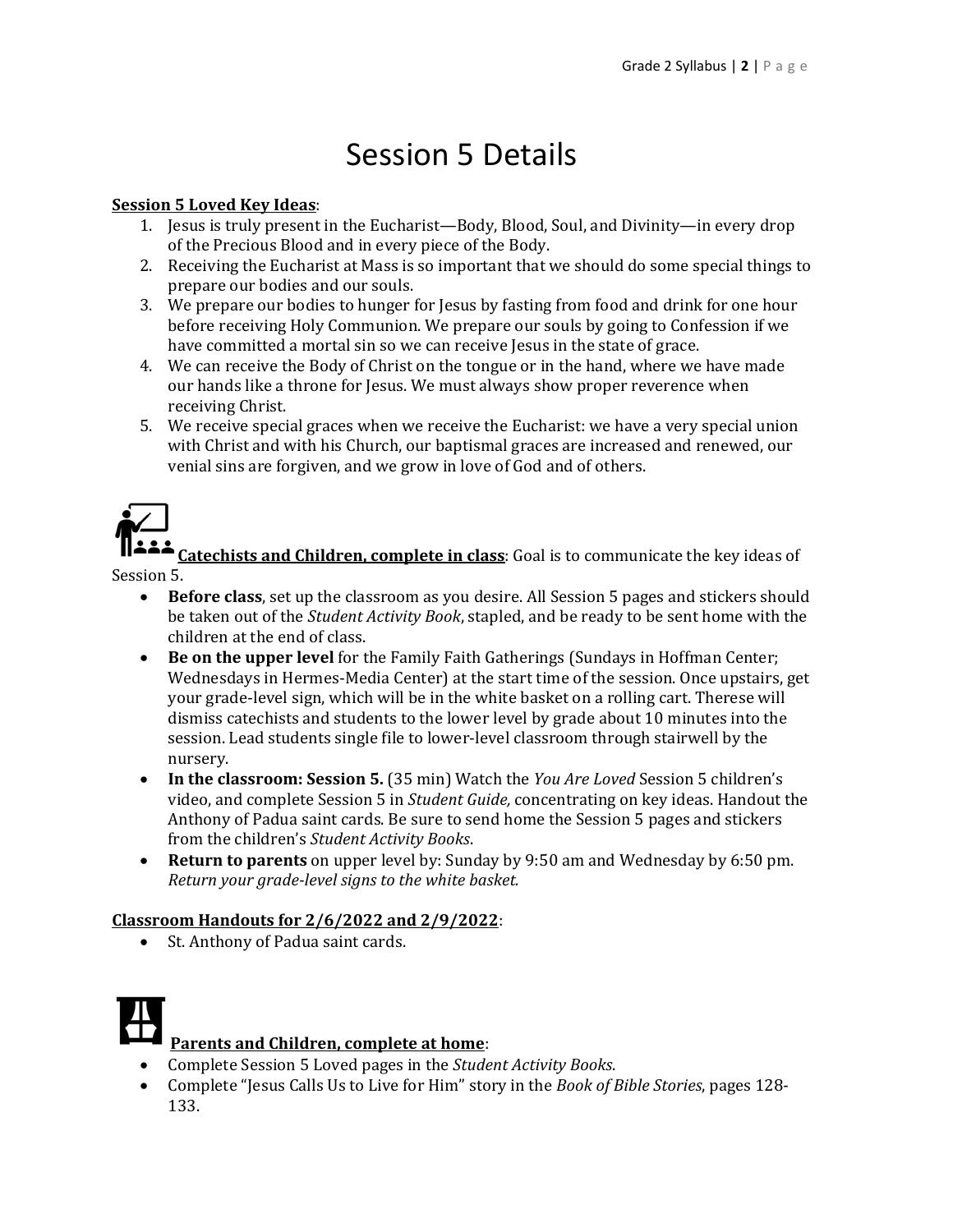- Parents, please watch the Episode 5 Presence parent video, "Preparing Your Child for Holy Communion," on Formed.org at: https://watch.formed.org/presence/season:1/videos/for-parents-preparing-yourchild-for-first-holy-communion. (See parent note above regarding a free parish account to Formed.org).
- Children, please watch the Session 5 Loved children video, "This is My Body," on Formed.org at: https://watch.formed.org/you-are-loved-1/videos/you-are-loved-ep-5.

## Session 6 Details

### **Session 6 Loved Key Ideas**:

- 1. The Liturgy of the Mass is our public worship and participation in the work of God.
- 2. In the Mass, the sacrifice of Jesus on the Cross is made present.
- 3. The Mass is celebrated on Sunday because that is the day Jesus was raised from the dead. As Christians, we have the gift and obligation to attend Mass every Sunday and on Holy Days of Obligation.
- 4. At Mass, we participate in the one sacrifice of Jesus on the Cross, and we partake of the Body and Blood of Christ, which nourishes our souls.
- 5. Each Mass is a participation in the heavenly liturgy, where we are actually worshipping with all the angels and saints in Heaven.



**Catechists and Children, complete in class**: Goal is to communicate the key ideas of Session 6. (75 min)

- **Before class**, set up the classroom as you desire. All Session 6 pages and stickers should be taken out of the *Student Activity Book*, stapled, and be ready to be sent home with the children at the end of class.
- Parents will drop off and pick up the children in the classrooms.
- Complete *You Are Loved* Session 6 in the *Student Guide,* concentrating on key ideas.
- Watch the *You Are Loved* Session 6 children's video.
- Handout the St. Dominic Savio saint cards.
- Be sure to send home the Session 6 pages and stickers from the children's *Student Activity Books*.

#### **Classroom Handouts for 2/13/2022 and 2/16/2022**:

• St. Dominic Savio saint cards.



Complete the *Student Activity Book* pages for Session 6 *You Are Loved*.